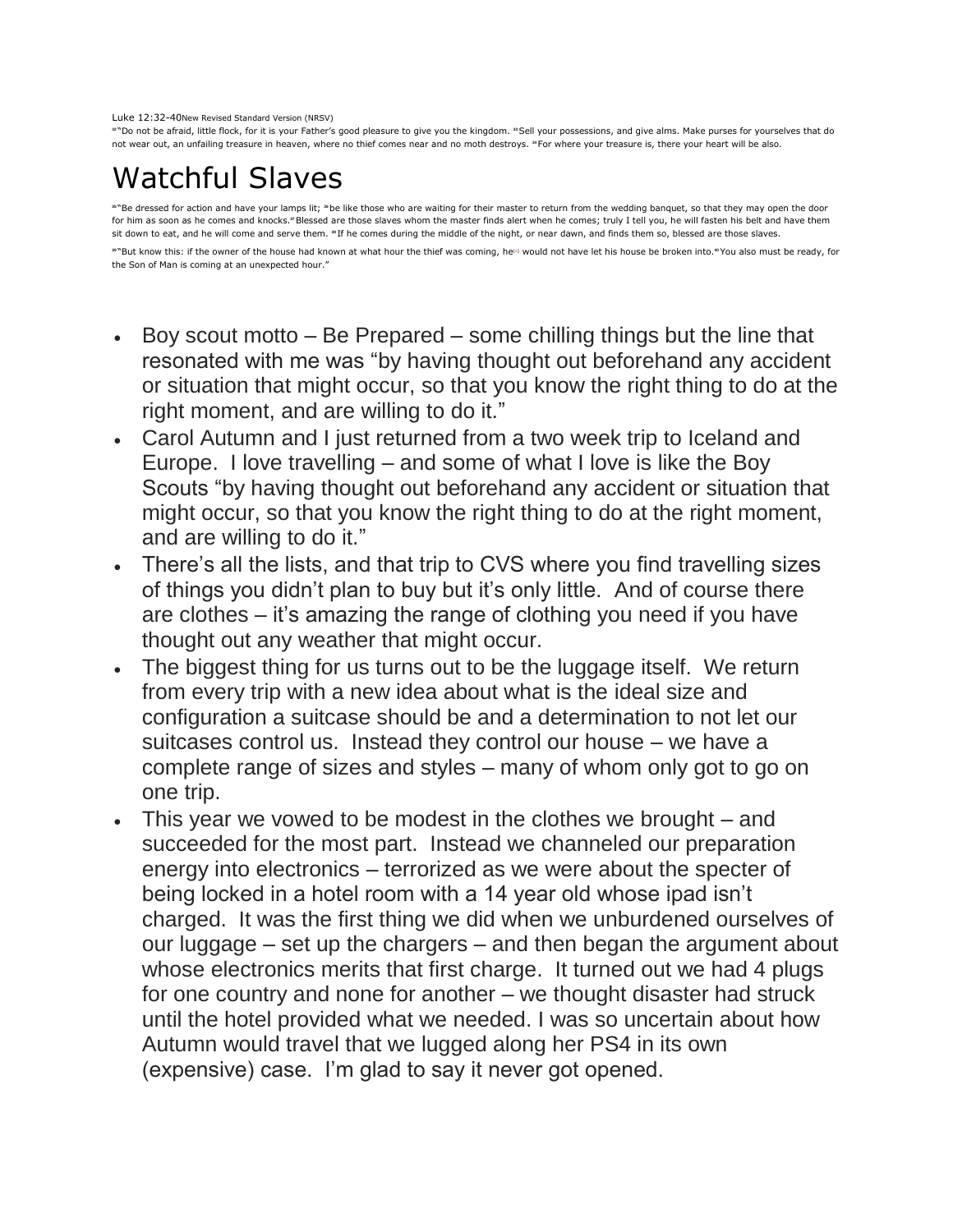- Our vow of modesty got swallowed up in our eagerness to Be Prepared. Suitcases of modest size that glided along the airport floor were disproportionately balanced by the heavy chargers, laptop, ipads and PS4. This did bring us closer as a family since we had to move as a unit – especially when we bought another suitcase for all the electronics. We got pretty good at getting on and off a train without holding up the line too long. A 14 year old does have her uses – she looks skinny but she's strong. Being burdened with stuff didn't wreck our trip, but it restricted us some. It was hard to feel the grandeur of the alps if you have to keep your eye on your luggage all the time. (PLEASE STEAL)
- So, in letting today's scripture roll around in my head as we travelled I wondered is this the kind of preparation, of readiness that Jesus is urging us to. How would that look? I couldn't imagine the list and the luggage which would accomplish that. I thought about the Boy Scouts – their preparedness requiring vast knowledge; about doctor's who need to know so much in order to be ready. Is this how we are called to get ready for God's presence?
- Or is that how we get ready for something we are doing? If it is God who we are welcoming then perhaps we should turn from what WE have to do but instead focus on anticipating God's presence. I bet the servant in the scripture had cleaned the house and stocked the shelves, any servant expecting their master would have done that. But that wasn't what the master rejoiced over – it was the servant's anticipation; the servant's preparing for the master's return. This is a different way of preparing.
- I like to think that what Jesus is hoping for from us is that expectancy. Have you ever seen a dog whose owner has gone out, how he sits and stares at the door? There are toys that could be played with, squirrels that could be chased, but this dog just sits and waits. Ours howls at the same time, but it's a howl of longing.
- When I read the Boy Scout preparation, to be prepared for everything, it made me think of a doctor who has learned so much – some perhaps she will never see in her practice – but that earnest preparation could perhaps be what Jesus is talking about. But, honorable as that preparation is, it is not the preparation that Jesus calls us to. That kind of preparation happens after the doctor has done his work, finished the surgery. What a relief it must be to pull off the mask and gloves and collapse into a chair next to the husband or mother, giving them news of how things went. If the doctor had to clean up what a temptation it